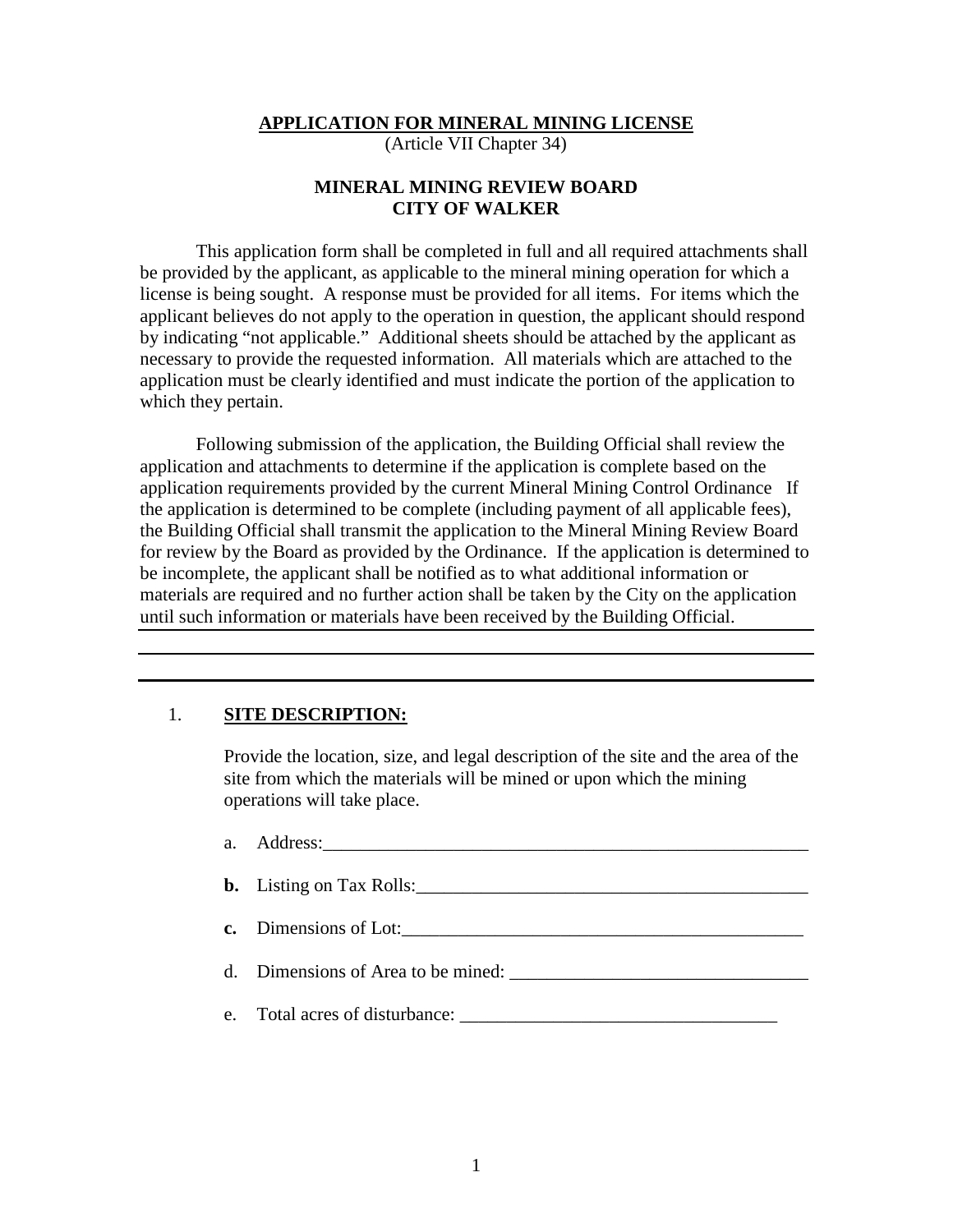## **2. OWNER OF SITE:**

Provide the name, address and telephone number of the owner (or owners) of the site from which the materials will be mined or upon which the mining operations will take place.

- a. Name:\_\_\_\_\_\_\_\_\_\_\_\_\_\_\_\_\_\_\_\_\_\_\_\_\_\_\_\_\_\_\_\_\_\_\_\_\_\_\_\_\_\_\_\_\_\_\_\_\_\_
- b. Address:
- c. Telephone:

# **3. APPLICANT:**

Provide the name, address and telephone number of the applicant for the license.

- a. Name:\_\_\_\_\_\_\_\_\_\_\_\_\_\_\_\_\_\_\_\_\_\_\_\_\_\_\_\_\_\_\_\_\_\_\_\_\_\_\_\_\_\_\_\_\_\_\_\_\_\_\_
- b. Address:\_\_\_\_\_\_\_\_\_\_\_\_\_\_\_\_\_\_\_\_\_\_\_\_\_\_\_\_\_\_\_\_\_\_\_\_\_\_\_\_\_\_\_\_\_\_\_\_\_
- c. Telephone:

# **4. OPERATOR (Mining Contractor):**

Provide the name, contact person, address and telephone number of the firm or corporation who will be conducting the actual mining operations.

a. Name: b. Contact Person:\_\_\_\_\_\_\_\_\_\_\_\_\_\_\_\_\_\_\_\_\_\_\_\_\_\_\_\_\_\_\_\_\_\_\_\_\_\_\_\_\_\_\_\_ c. Address: d. Telephone:\_\_\_\_\_\_\_\_\_\_\_\_\_\_\_\_\_\_\_\_\_\_\_\_\_\_\_\_\_\_\_\_\_\_\_\_\_\_\_\_\_\_\_\_\_\_\_\_ **5. ENGINEER** a. Name:\_\_\_\_\_\_\_\_\_\_\_\_\_\_\_\_\_\_\_\_\_\_\_\_\_\_\_\_\_\_\_\_\_ b. Firm:\_\_\_\_\_\_\_\_\_\_\_\_\_\_\_\_\_\_\_\_\_\_\_\_\_\_\_\_\_\_\_\_\_\_ **c.** Telephone:\_\_\_\_\_\_\_\_\_\_\_\_\_\_\_\_\_\_\_\_\_\_\_\_\_\_\_\_\_\_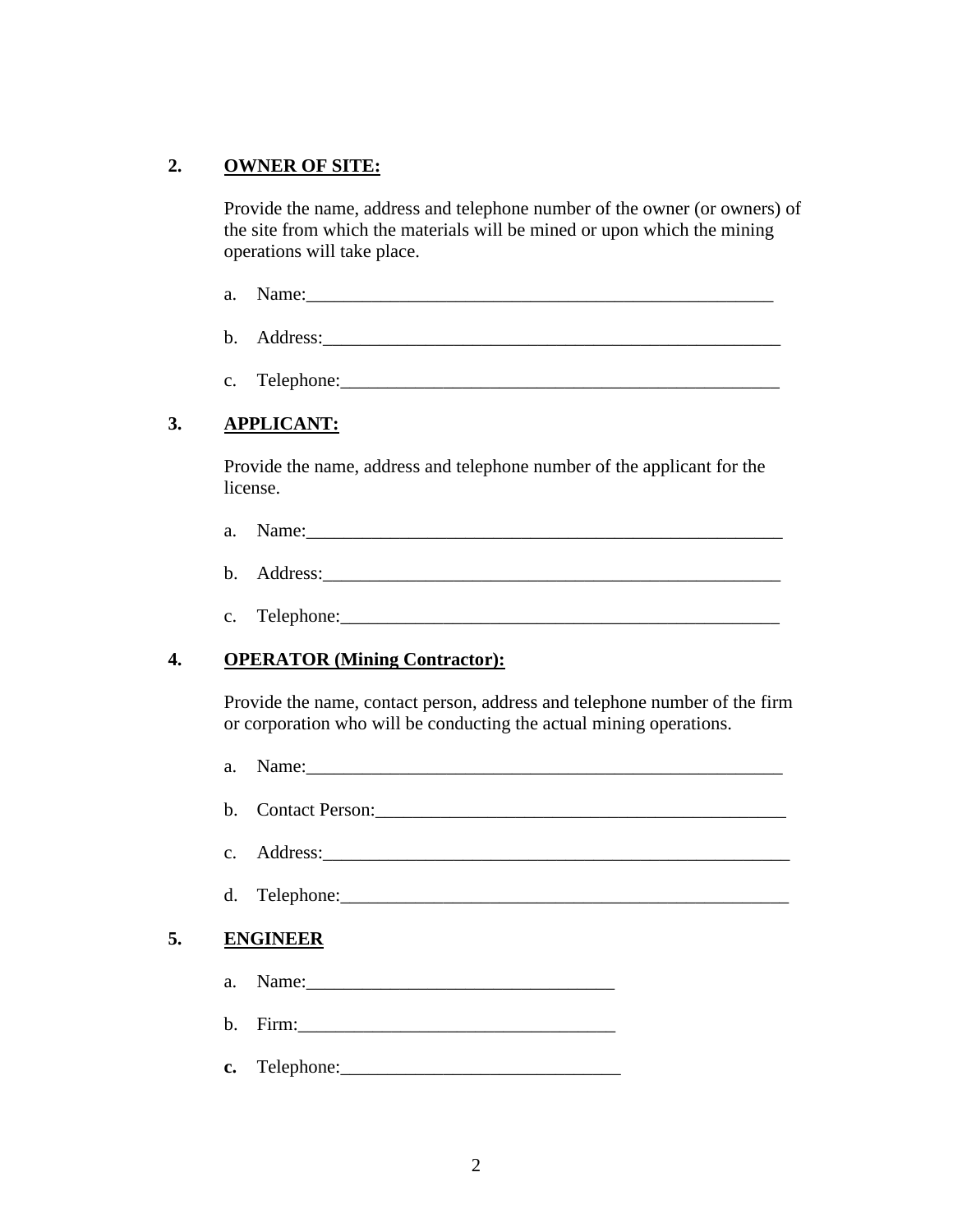**d.** E-Mail:

## **6. MATERIALS TO BE MINED**

Provide a detailed statement of the types of materials or resources to be mined, stockpiled and/or processed on the site or hauled away from the site.

### **7. MINING METHODS**

Provide a detailed statement of the proposed method of mining, stockpiling, processing and/or hauling.

#### **8. OFF-SITE ROUTES**

Identify off-site route(s) over which materials will be hauled to or from the site and truck routes in the area that will be used.

\_\_\_\_\_\_\_\_\_\_\_\_\_\_\_\_\_\_\_\_\_\_\_\_\_\_\_\_\_\_\_\_\_\_\_\_\_\_\_\_\_\_\_\_\_\_\_\_\_\_\_\_\_\_\_\_\_\_\_\_\_\_\_

\_\_\_\_\_\_\_\_\_\_\_\_\_\_\_\_\_\_\_\_\_\_\_\_\_\_\_\_\_\_\_\_\_\_\_\_\_\_\_\_\_\_\_\_\_\_\_\_\_\_\_\_\_\_\_\_\_\_\_\_\_\_\_

\_\_\_\_\_\_\_\_\_\_\_\_\_\_\_\_\_\_\_\_\_\_\_\_\_\_\_\_\_\_\_\_\_\_\_\_\_\_\_\_\_\_\_\_\_\_\_\_\_\_\_\_\_\_\_\_\_\_\_\_\_\_\_

### 9. **ON- SITE ROADS AND DRIVES**

 Describe the location, width and proposed surface treatment (gravel, paved, etc.) of all on-site roads and drives, including driveway approaches.

\_\_\_\_\_\_\_\_\_\_\_\_\_\_\_\_\_\_\_\_\_\_\_\_\_\_\_\_\_\_\_\_\_\_\_\_\_\_\_\_\_\_\_\_\_\_\_\_\_\_\_\_\_\_\_\_\_\_\_\_\_\_\_

\_\_\_\_\_\_\_\_\_\_\_\_\_\_\_\_\_\_\_\_\_\_\_\_\_\_\_\_\_\_\_\_\_\_\_\_\_\_\_\_\_\_\_\_\_\_\_\_\_\_\_\_\_\_\_\_\_\_\_\_\_\_\_

\_\_\_\_\_\_\_\_\_\_\_\_\_\_\_\_\_\_\_\_\_\_\_\_\_\_\_\_\_\_\_\_\_\_\_\_\_\_\_\_\_\_\_\_\_\_\_\_\_\_\_\_\_\_\_\_\_\_\_\_\_\_\_

\_\_\_\_\_\_\_\_\_\_\_\_\_\_\_\_\_\_\_\_\_\_\_\_\_\_\_\_\_\_\_\_\_\_\_\_\_\_\_\_\_\_\_\_\_\_\_\_\_\_\_\_\_\_\_\_\_\_\_\_\_\_\_

### **10. TYPE AND LOCATION OF MACHINERY, EQUIPMENT AND FACILITIES**

 Describe the types of machinery, equipment and facilities to be used at site and where the machinery, equipment and facilities will be located on the site. Include the decibel level emitted by the equipment, measured at a distance of 50 ft. from the equipment.

\_\_\_\_\_\_\_\_\_\_\_\_\_\_\_\_\_\_\_\_\_\_\_\_\_\_\_\_\_\_\_\_\_\_\_\_\_\_\_\_\_\_\_\_\_\_\_\_\_\_\_\_\_\_\_\_\_\_\_\_\_\_\_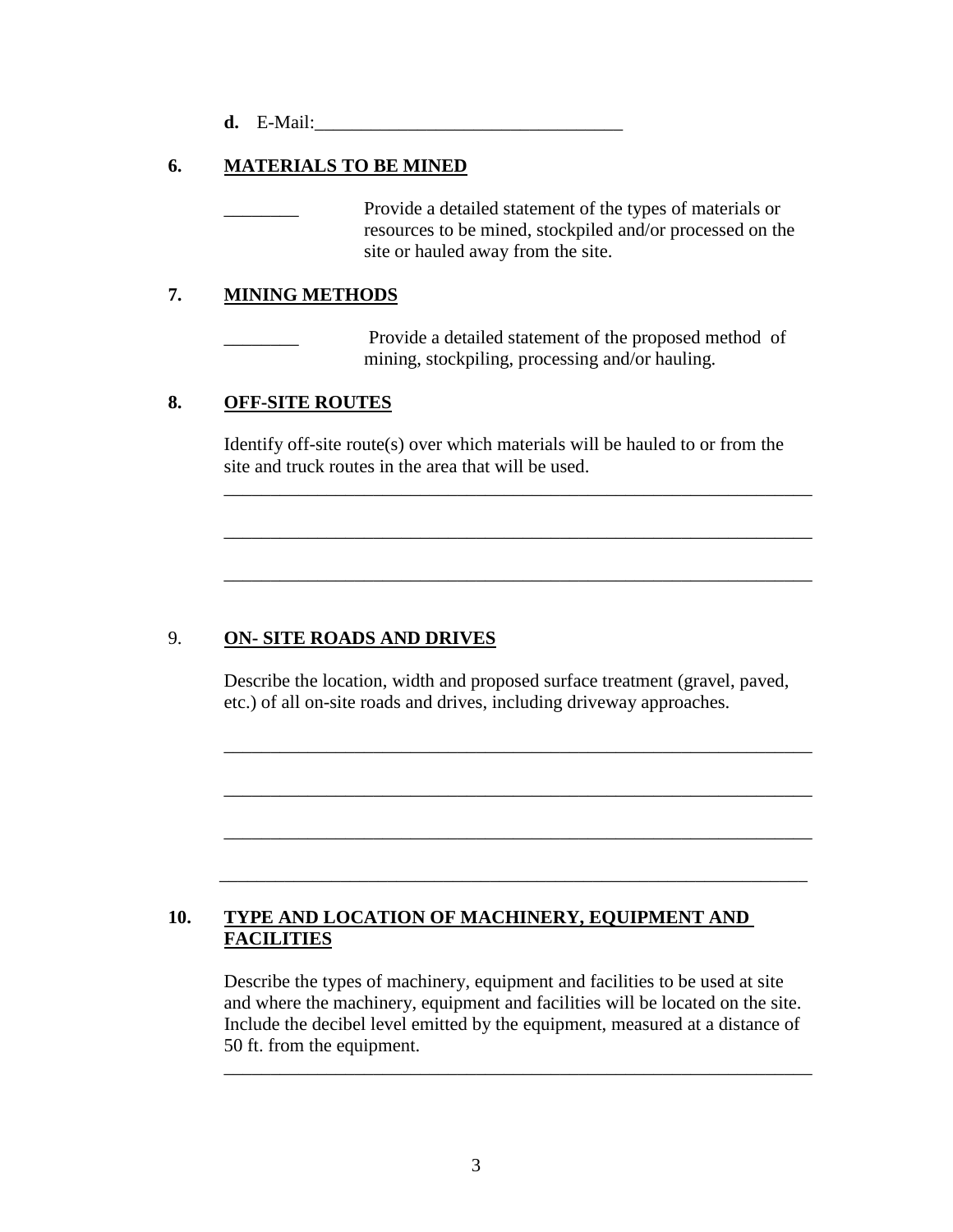### **11. TIME OF COMPLETION AND PHASES**

 Provide an estimate of the number of years to complete mining and reclamation at the site and the number of phases involved.

\_\_\_\_\_\_\_\_\_\_\_\_\_\_\_\_\_\_\_\_\_\_\_\_\_\_\_\_\_\_\_\_\_\_\_\_\_\_\_\_\_\_\_\_\_\_\_\_\_\_\_\_\_\_\_\_\_\_\_\_\_\_\_

\_\_\_\_\_\_\_\_\_\_\_\_\_\_\_\_\_\_\_\_\_\_\_\_\_\_\_\_\_\_\_\_\_\_\_\_\_\_\_\_\_\_\_\_\_\_\_\_\_\_\_\_\_\_\_\_\_\_\_\_\_\_\_

\_\_\_\_\_\_\_\_\_\_\_\_\_\_\_\_\_\_\_\_\_\_\_\_\_\_\_\_\_\_\_\_\_\_\_\_\_\_\_\_\_\_\_\_\_\_\_\_\_\_\_\_\_\_\_\_\_\_\_\_\_\_\_

\_\_\_\_\_\_\_\_\_\_\_\_\_\_\_\_\_\_\_\_\_\_\_\_\_\_\_\_\_\_\_\_\_\_\_\_\_\_\_\_\_\_\_\_\_\_\_\_\_\_\_\_\_\_\_\_\_\_\_\_\_\_\_\_

### **12. PLAN OF OPERATION**

 Provide an overall plan of operation sealed by a professional engineer which meets all applicable requirements under Sections 34-263 and 34-266 of the Mineral Mining Control Ordinance, including a topographic survey map of the site drawn on a scale not less than  $1$  inch  $= 200$  feet, showing on a 4 foot contour interval existing grades of the land prior to any removal and grades of the proposed excavations subsequent to removal. The plan shall clearly show the area(s) to be mined, including existing areas and roads within 100 feet of all property lines, areas for stockpiling, maintenance areas, berms, fencing, and similar use areas. The plan of operation shall be accompanied by a projected schedule of mining operations as required by Section 34-263 of the Mineral Mining Control Ordinance. (Place a check in the space provided if item attached or shown as required.)



\_\_\_\_\_\_\_\_\_ Current topographic survey attached

Areas to be mined shown, including present application and future cells



Existing areas mined shown



Areas for stockpiling shown

\_\_\_\_\_\_\_\_\_ Maintenance areas shown

Berms shown, along with existing vegetation and new landscaping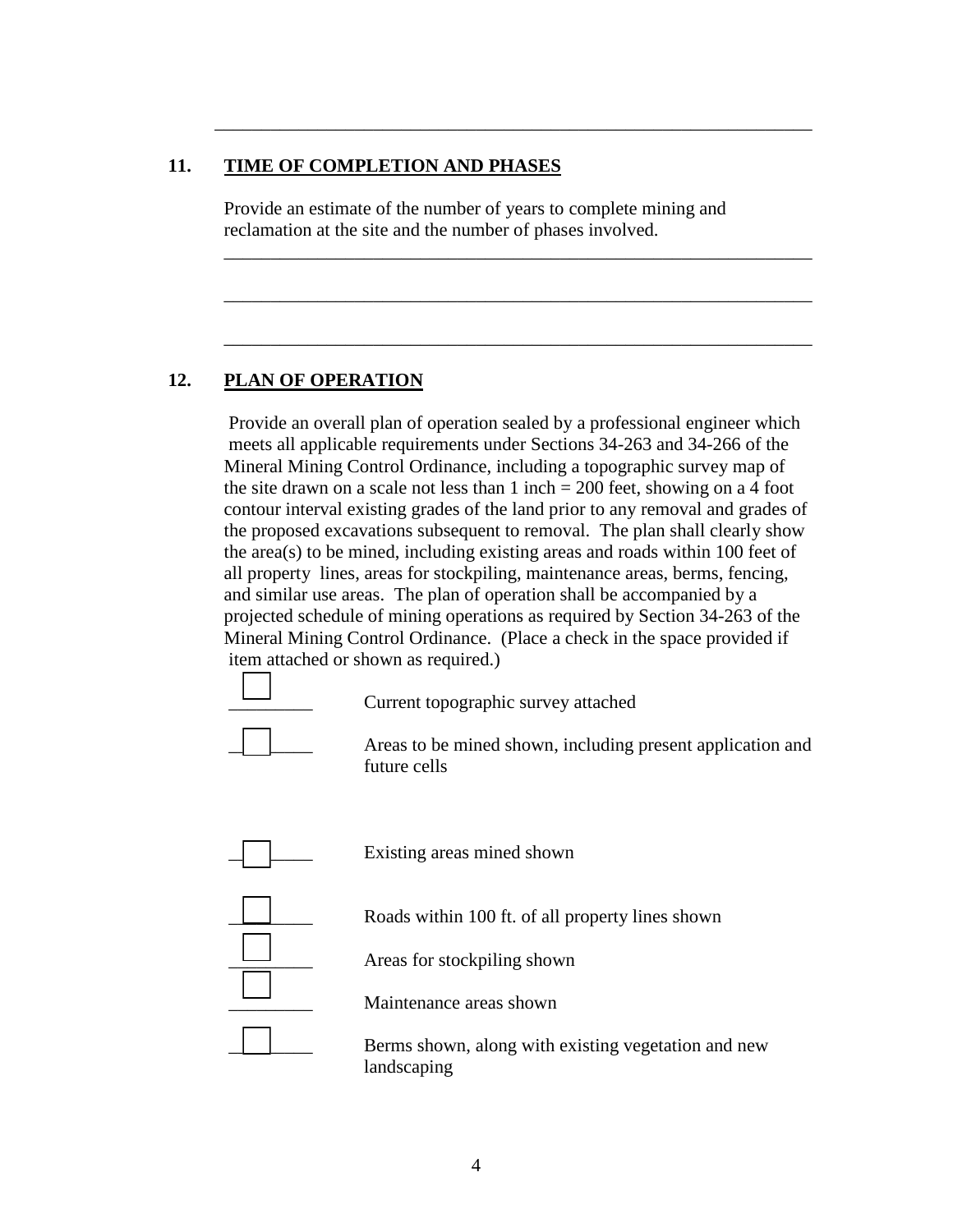| Fencing shown                                                                                                         |
|-----------------------------------------------------------------------------------------------------------------------|
| Other use areas shown (specify)                                                                                       |
| Projected schedule of mining operations provided                                                                      |
| Dates provided for commencement/completion of mining<br>operations                                                    |
| Dates provided for commencement/completion of erosion<br>and drainage control measures                                |
| Dates provided for commencement/completion of:                                                                        |
| Fencing                                                                                                               |
| Roads                                                                                                                 |
| Utilities                                                                                                             |
| Other structures/improvements (specify)                                                                               |
| Operation plan and maps meet requirements of Section 34-263 of<br><b>Mineral Mining Control Ordinance, including:</b> |
| Existing conditions shown                                                                                             |
| Mining underway shown                                                                                                 |
|                                                                                                                       |
| Mining completed shown                                                                                                |
| Mining proposed shown                                                                                                 |
| Stockpiles shown                                                                                                      |
| Roadways and drives shown                                                                                             |
| Fill areas subject to the requirements of Sec. 34-305 of the<br>Mineral Mining ordinance.                             |
|                                                                                                                       |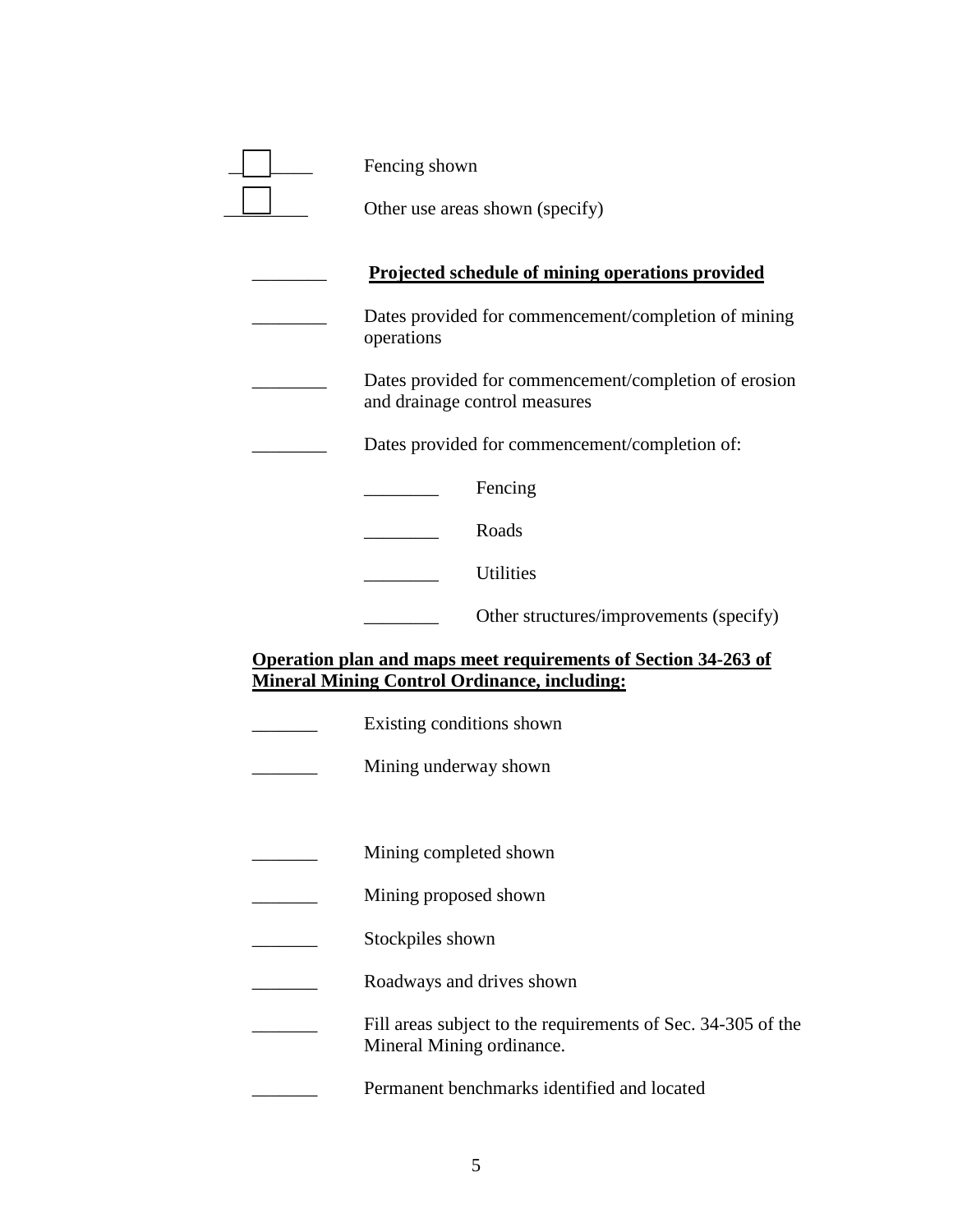Plans and maps prepared and sealed by a registered civil engineer Compaction test results reported by a certified density technician.

## **13. RECLAMATION PLAN**

Provide a plan of reclamation sealed by a professional engineer for the site which meets the requirements under Sections 34-263(5) (m) of the Mineral mining Control Ordinance. The reclamation plan shall be submitted in three parts, consisting of a recent aerial photograph of the site with a general plan of reclamation as an overlay or as a separate drawing; a reclamation contour plan; and a description of reclamation methods and declaration of fill materials proposed for grade restoration and topsoil. The general plan of reclamation shall be presented at the same scale as the plan of operations and shall provide the information required by Sections 34-263(5) (m) of the Ordinance. (Place a check in the space as required.)

| Aerial photograph attached                                                                                                                                            |  |
|-----------------------------------------------------------------------------------------------------------------------------------------------------------------------|--|
| General plan of reclamation attached                                                                                                                                  |  |
| Areas of land already completely reclaimed shown                                                                                                                      |  |
| Areas of reclamation underway shown                                                                                                                                   |  |
| Areas currently used for storage of topsoil and/or<br>overburden shown                                                                                                |  |
| Areas proposed to be used for storage of topsoil and/or<br>overburden shown                                                                                           |  |
| Areas proposed for reclamation during the one year<br>license period shown                                                                                            |  |
| Acreage for each area above shown                                                                                                                                     |  |
| Declaration of fill material                                                                                                                                          |  |
| Reclamation contour plan with contour intervals not to exceed 2 ft.<br>indicating the general grade and slopes to which excavated areas<br>will be reclaimed attached |  |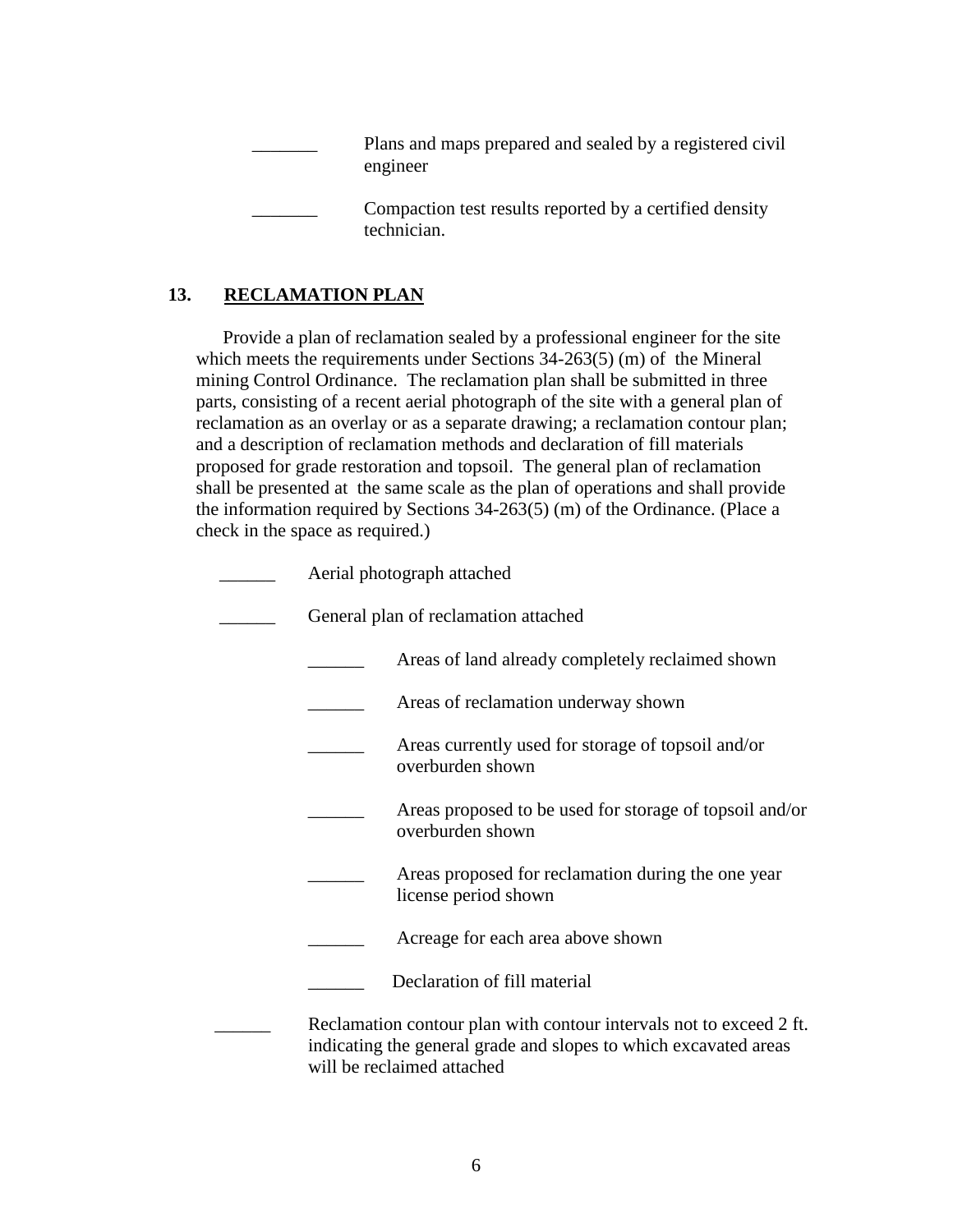|                        | Compaction tests reported by a certified density technician                                                                             |
|------------------------|-----------------------------------------------------------------------------------------------------------------------------------------|
|                        | Description of methods and materials proposed for restoration of<br>topsoil to required fertility and amount and type of planting shown |
| reclamation operations | Projected schedule of reclamation operations provided<br>Dates provided for commencement/completion of                                  |
|                        | Dates provided for commencement/completion of<br>erosion and drainage control measures                                                  |
|                        | Dates provided for commencement/completion of:                                                                                          |
|                        | Final grading                                                                                                                           |
|                        | Topsoil replacement                                                                                                                     |
|                        | Replanting or landscaping                                                                                                               |
|                        | Other (specify)                                                                                                                         |

### 14. **OTHER INFORMATION**

 Provide any other information necessary to evaluate the character and nature of the proposed mining operations

\_\_\_\_\_\_\_\_\_\_\_\_\_\_\_\_\_\_\_\_\_\_\_\_\_\_\_\_\_\_\_\_\_\_\_\_\_\_\_\_\_\_\_\_\_\_\_\_\_\_\_\_\_\_\_\_\_\_\_\_\_

\_\_\_\_\_\_\_\_\_\_\_\_\_\_\_\_\_\_\_\_\_\_\_\_\_\_\_\_\_\_\_\_\_\_\_\_\_\_\_\_\_\_\_\_\_\_\_\_\_\_\_\_\_\_\_\_\_\_\_\_\_\_

#### **15. PERMANENT CLOSE OUT OF MINING OPERATIONS**

- (a) Notwithstanding the activities permitted under Section 34-307, all mining operations are required to undergo a final review by the Mineral Mining review board to close out all onsite activities and active licenses and before any performance guarantee is discharged or released.
- (b) The application and public hearing process for the final close out of all onsite activities will follow that for an annual mineral mining permit.
- (c) The following must be supplied on site plans, sealed by a professional engineer, by the applicant to the Mineral Mining review board:
	- a. Sealed, surveyed as-built plans, showing reclaimed contours at 2 ft. contour intervals.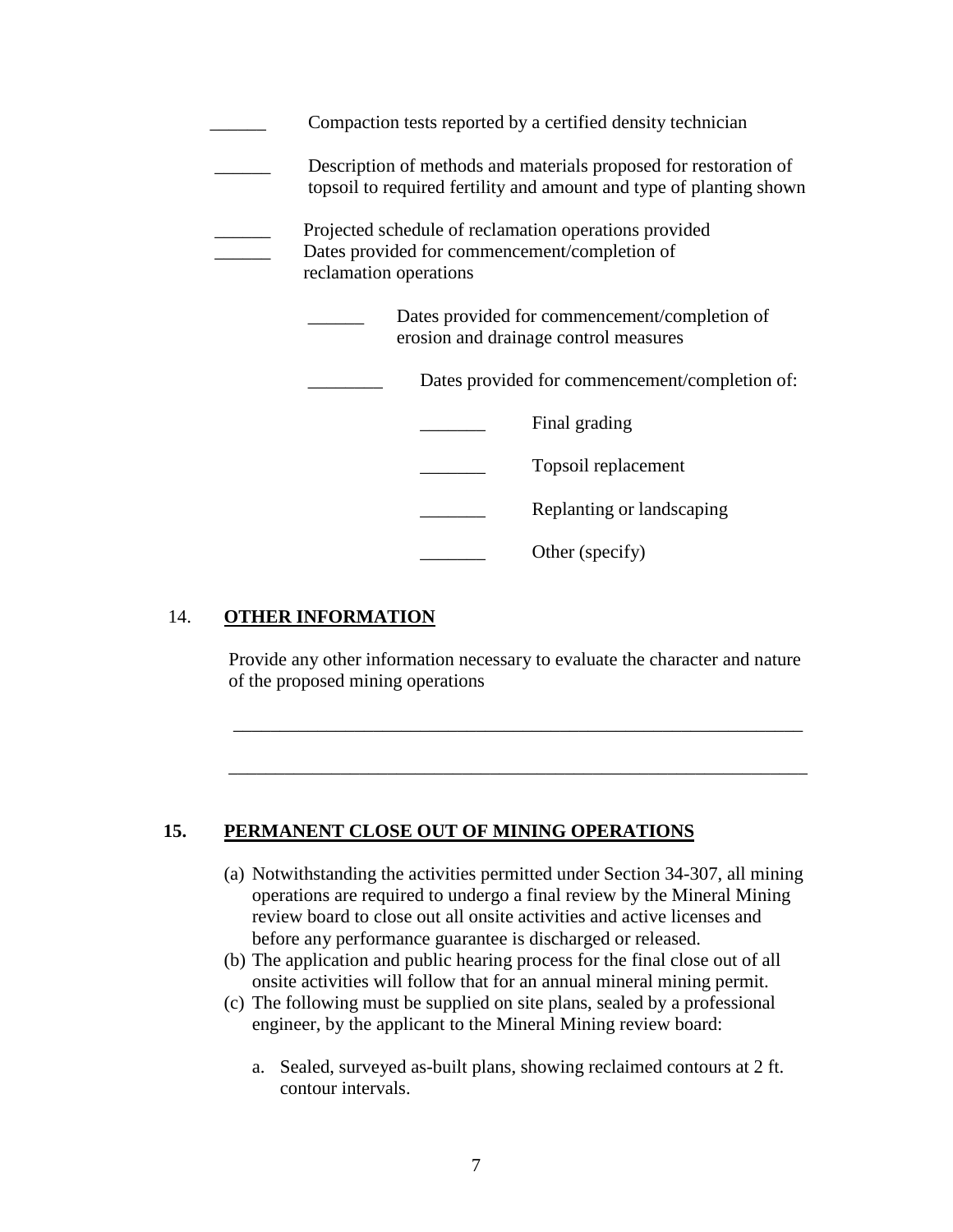- b. A sealed, engineered soil erosion and permanent soil stabilization plan.
- c. A list of, and locations for, vegetative site restoration methods.
- d. The location of, and future plans for, all onsite driveways, catch basins, culverts, drains and other appurtenances.
- e. The location of, and removal plan for, all onsite signage.
- f. The location of, and removal plan for, all onsite buildings, equipment, and other related items.
- g. The location of, and grading plan for, all future public roads.
- h. Compaction tests reporting a minimum 90% compaction rate for planned undeveloped areas and a minimum 95% compaction rate for planned development areas. Compaction test results shall be reported by a certified density technician. The planned undeveloped and development areas must match those shown on the reclamation plan.
- i. Documentation that all onsite oil wells have been cut to the reclamation topography.
- (d) Prior to the public hearing, the City Engineer and DPW director will conduct an onsite inspection to determine compliance with the as-builts and reclamation plans.
- (e) Compliance with any conditions of approval attached to the close out review is required before any performance guarantee is discharged or released.

Date: $\Box$ 

Applicant's signature

Date:

Owner's signature

(This page for office use only)